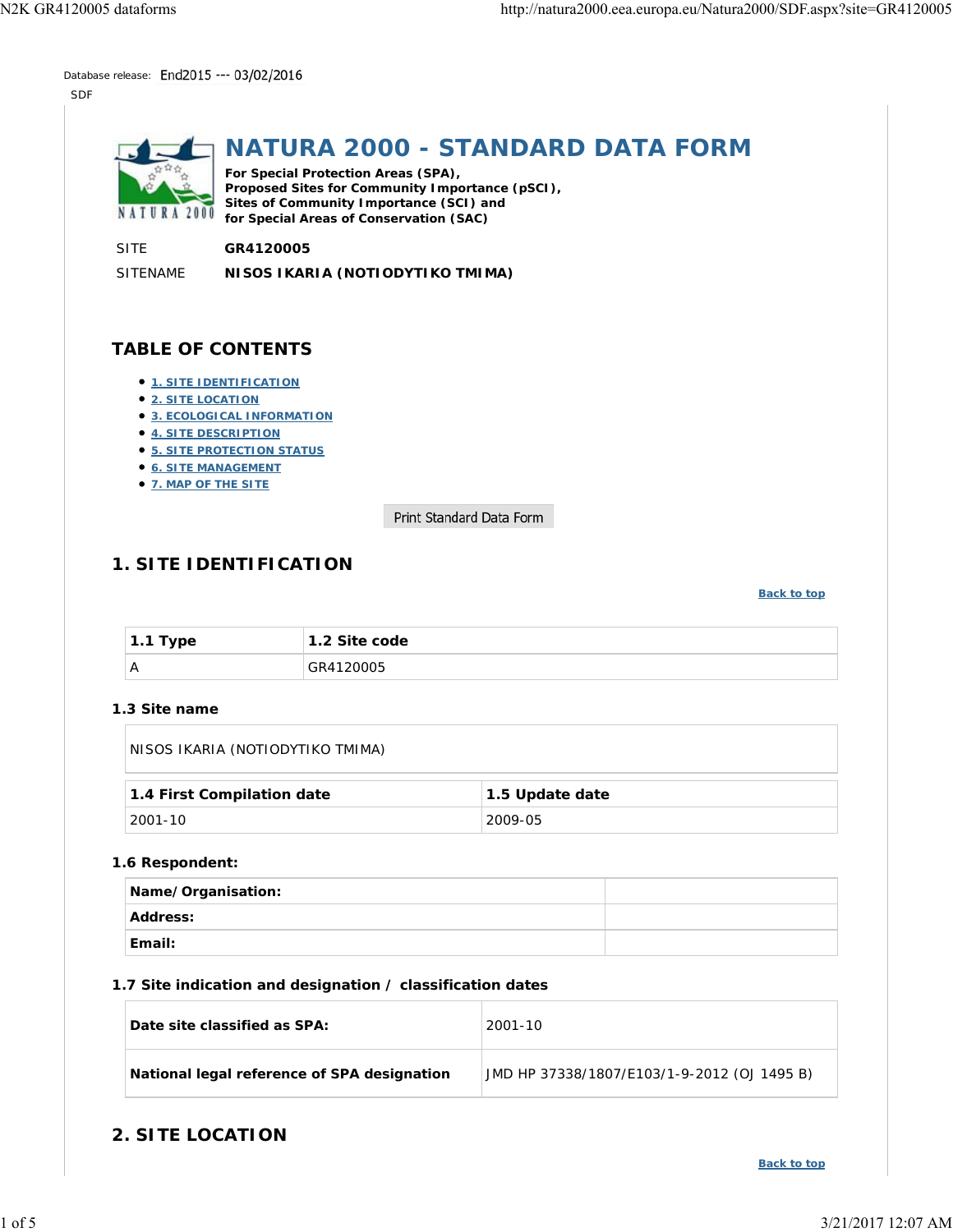### **2.1 Site-centre location [decimal degrees]:**

| Longitude<br>26.042778 | Latitude<br>37.563611 |
|------------------------|-----------------------|
| $2.2$ Area [ha]:       | 2.3 Marine area [%]   |
| 7404.6200              | 0.0000                |
|                        |                       |

### **2.4 Sitelength [km]:**

0.00

### **2.5 Administrative region code and name**

| NUTS level 2 code | <b>Region Name</b> |
|-------------------|--------------------|
| GR41              | Voreio Aigaio      |

### **2.6 Biogeographical Region(s)**

| Mediterranean | (0.00) |  |
|---------------|--------|--|
|               | %      |  |

# **3. ECOLOGICAL INFORMATION**

# **Back to top 3.2 Species referred to in Article 4 of Directive 2009/147/EC and listed in Annex II of Directive 92/43/EEC and site evaluation for them**

|   | <b>Species</b> |                                             |   |           | Population in the site |              |                              |   |              |         | Site assessment |       |              |      |
|---|----------------|---------------------------------------------|---|-----------|------------------------|--------------|------------------------------|---|--------------|---------|-----------------|-------|--------------|------|
| G | Code           | <b>Scientific</b><br><b>Name</b>            | S | <b>NP</b> | T                      | <b>Size</b>  | $\vert$ Cat. $\vert$<br>Unit |   | D.qual.      | A B C D |                 | A B C |              |      |
|   |                |                                             |   |           |                        | Min          | <b>Max</b>                   |   |              |         | Pop.            | Con.  | Iso.         | Glo. |
| B | A085           | <b>Accipiter</b><br>gentilis                |   |           | r                      |              |                              |   | P            |         | С               | B     | $\mathsf{C}$ | B    |
| B | A086           | <b>Accipiter</b><br>nisus                   |   |           | r                      |              |                              |   | P            |         | C               | B     | $\mathsf{C}$ | B    |
| B | A087           | <b>Buteo buteo</b>                          |   |           | r                      |              |                              |   | P            |         | $\mathsf{C}$    | B     | $\mathsf{C}$ | B    |
| B | A403           | <b>Buteo rufinus</b>                        |   |           | r                      | $\mathbf{1}$ | 1                            | İ |              |         | B               | B     | B            | B    |
| B | A224           | <b>Caprimulgus</b><br>europaeus             |   |           | r                      |              |                              |   | P            |         | $\mathsf{C}$    | B     | $\mathsf{C}$ | B    |
| B | A100           | <b>Falco</b><br>eleonorae                   |   |           | $\mathsf{C}$           |              |                              |   | P            |         | $\mathsf C$     | B     | B            | B    |
| B | A095           | <b>Falco</b><br>naumanni                    |   |           | r                      |              |                              |   | P            |         | $\mathsf{C}$    | B     | $\mathsf{C}$ | B    |
| B | A103           | <b>Falco</b><br>peregrinus                  |   |           | p                      | 1            | 1                            | İ |              |         | $\mathsf{C}$    | B     | $\mathsf{C}$ | B    |
| B | A075           | <b>Haliaeetus</b><br>albicilla              |   |           | $\mathsf{C}$           |              |                              |   | R            |         | $\mathsf{C}$    | B     | B            | B    |
| B | A093           | <b>Hieraaetus</b><br>fasciatus              |   |           | p                      | 1            | 1                            | Ť |              |         | B               | B     | B            | B    |
| B | A214           | <b>Otus scops</b>                           |   |           | p                      |              |                              |   | $\mathsf{P}$ |         | $\mathsf C$     | B     | $\mathsf{C}$ | B    |
| B | A392           | Phalacrocorax<br>aristotelis<br>desmarestii |   |           | р                      | $\mathbf{O}$ | $\mathbf{O}$                 | p |              |         | B               | B     | B            | B    |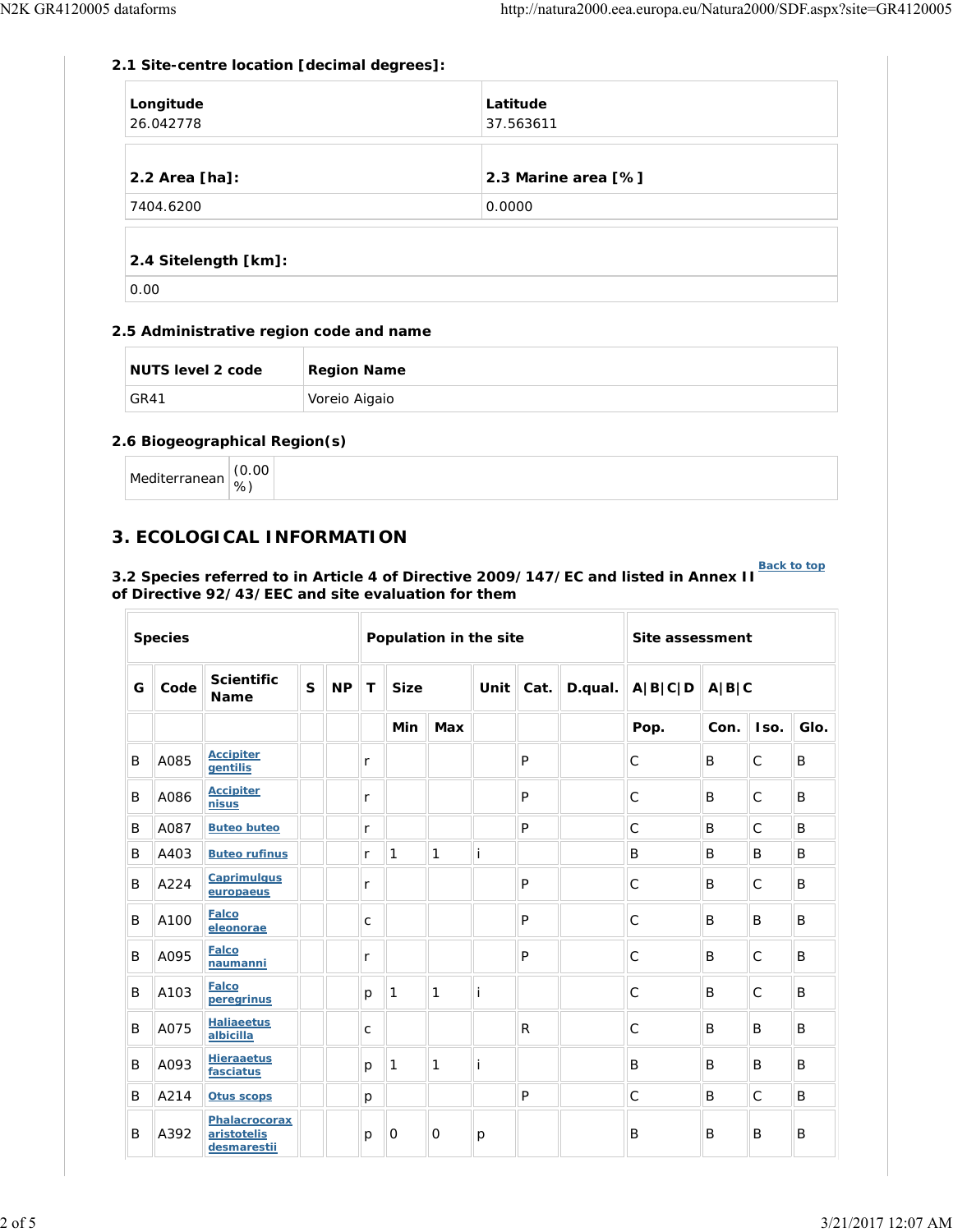|        |      | <b>Puffinus</b> |  |  |  |  |   |   |   |  |
|--------|------|-----------------|--|--|--|--|---|---|---|--|
| D<br>D | A013 | puffinus        |  |  |  |  | - | ້ | B |  |
|        |      | (velkouan)      |  |  |  |  |   |   |   |  |

**Group:**  $A =$  Amphibians,  $B =$  Birds,  $F =$  Fish,  $I =$  Invertebrates,  $M =$  Mammals,  $P =$  Plants,  $R =$  Reptiles **S:** in case that the data on species are sensitive and therefore have to be blocked for any public access enter: yes

**NP:** in case that a species is no longer present in the site enter: x (optional)

**Type:**  $p =$  permanent,  $r =$  reproducing,  $c =$  concentration,  $w =$  wintering (for plant and non-migratory species use permanent)

**Unit:**  $i =$  individuals,  $p =$  pairs or other units according to the Standard list of population units and codes in accordance with Article 12 and 17 reporting (see **reference portal**)

Abundance categories (Cat.): C = common, R = rare, V = very rare, P = present - to fill if data are deficient (DD) or in addition to population size information

**Data quality:** G = 'Good' (e.g. based on surveys); M = 'Moderate' (e.g. based on partial data with some extrapolation); P = 'Poor' (e.g. rough estimation); VP = 'Very poor' (use this category only, if not even a rough estimation of the population size can be made, in this case the fields for population size can remain empty, but the field "Abundance categories" has to be filled in)

#### **3.3 Other important species of flora and fauna (optional)**

| <b>Species</b> |             |                           |   | Population in the site |             |     |                   | <b>Motivation</b> |                         |   |                     |   |  |   |
|----------------|-------------|---------------------------|---|------------------------|-------------|-----|-------------------|-------------------|-------------------------|---|---------------------|---|--|---|
| Group          | <b>CODE</b> | <b>Scientific</b><br>Name | S | <b>NP</b>              | <b>Size</b> |     | Unit $\vert$ Cat. |                   | <b>Species</b><br>Annex |   | Other<br>categories |   |  |   |
|                |             |                           |   |                        | Min         | Max |                   | C R V P  V        |                         | v | A                   | в |  | D |

**Group:** A = Amphibians, B = Birds, F = Fish, Fu = Fungi, I = Invertebrates, L = Lichens, M = Mammals,  $P =$  Plants,  $R =$  Reptiles

**CODE:** for Birds, Annex IV and V species the code as provided in the reference portal should be used in addition to the scientific name

**S:** in case that the data on species are sensitive and therefore have to be blocked for any public access enter: yes

**NP:** in case that a species is no longer present in the site enter: x (optional)

**Unit:**  $i =$  individuals,  $p =$  pairs or other units according to the standard list of population units and codes in accordance with Article 12 and 17 reporting, (see **reference portal**)

**Cat.:** Abundance categories:  $C =$  common,  $R =$  rare,  $V =$  very rare,  $P =$  present

**Motivation categories: IV, V:** Annex Species (Habitats Directive), **A:** National Red List data; **B:** Endemics; **C:** International Conventions; **D:** other reasons

## **4. SITE DESCRIPTION**

#### **4.1 General site character**

# **Habitat class % Cover Total Habitat Cover** 0

#### **Other Site Characteristics**

The site includes the western part of the island of Icaria, situated at the east central part of the Aegean sea, SW of Samos island and close to Asia Minor coasts.

### **4.2 Quality and importance**

The site is important for breeding raptors and passage migrants.

### **4.5 Documentation**

Heath, M. F. and Evans, M. I., eds. 2000. Important Bird Areas in Europe: Priority sites for conservation. 2: Southern Europe. Cambridge, UK: BirdLife International. BirdLife Conservation Series No. 8, p. 791.

**Back to top**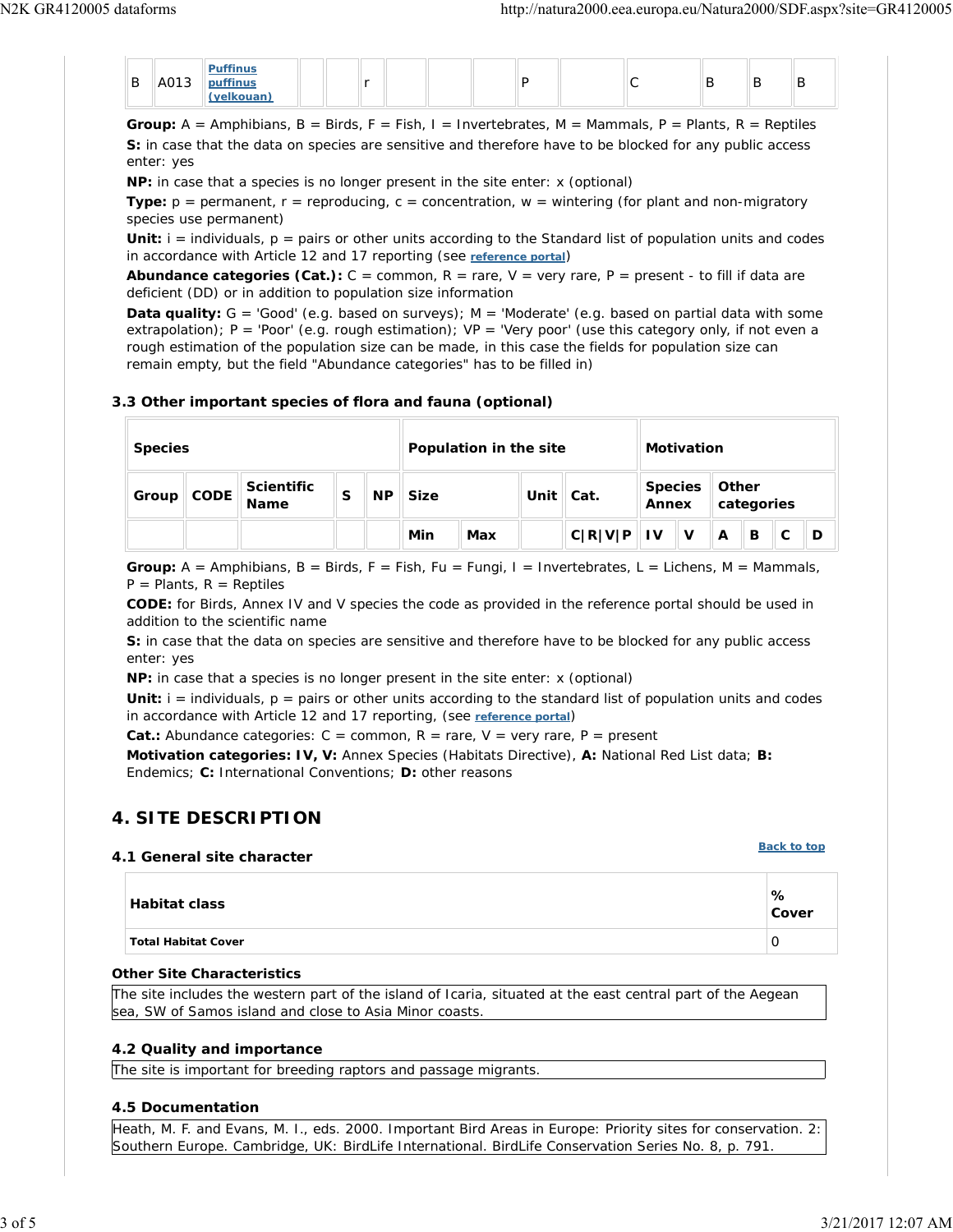# **5. SITE PROTECTION STATUS**

# **5.1 Designation types at national and regional level:**

**Back to top**

**Back to top**

| Code             | Cover [%] | Code | Cover [%] | Code | Cover [%] |
|------------------|-----------|------|-----------|------|-----------|
| GR <sub>00</sub> | 100.00    |      |           |      |           |

### **5.2 Relation of the described site with other sites:**

designated at national or regional level:

| ⊺ype code   | Site name    | <b>Type</b>              | Cover<br>[%] |
|-------------|--------------|--------------------------|--------------|
| <b>IN06</b> | Nisos Ikaria | $\overline{\phantom{0}}$ | 0.00         |

#### designated at international level:

| Type  | Site name    | <b>Type</b>              | Cover<br>[%] |
|-------|--------------|--------------------------|--------------|
| Other | Nisos Ikaria | $\overline{\phantom{0}}$ | 0.00         |

# **6. SITE MANAGEMENT**

### **6.2 Management Plan(s):**

An actual management plan does exist:

|             | ves                    |
|-------------|------------------------|
|             | No, but in preparation |
| $\sim$<br>╵ | No                     |